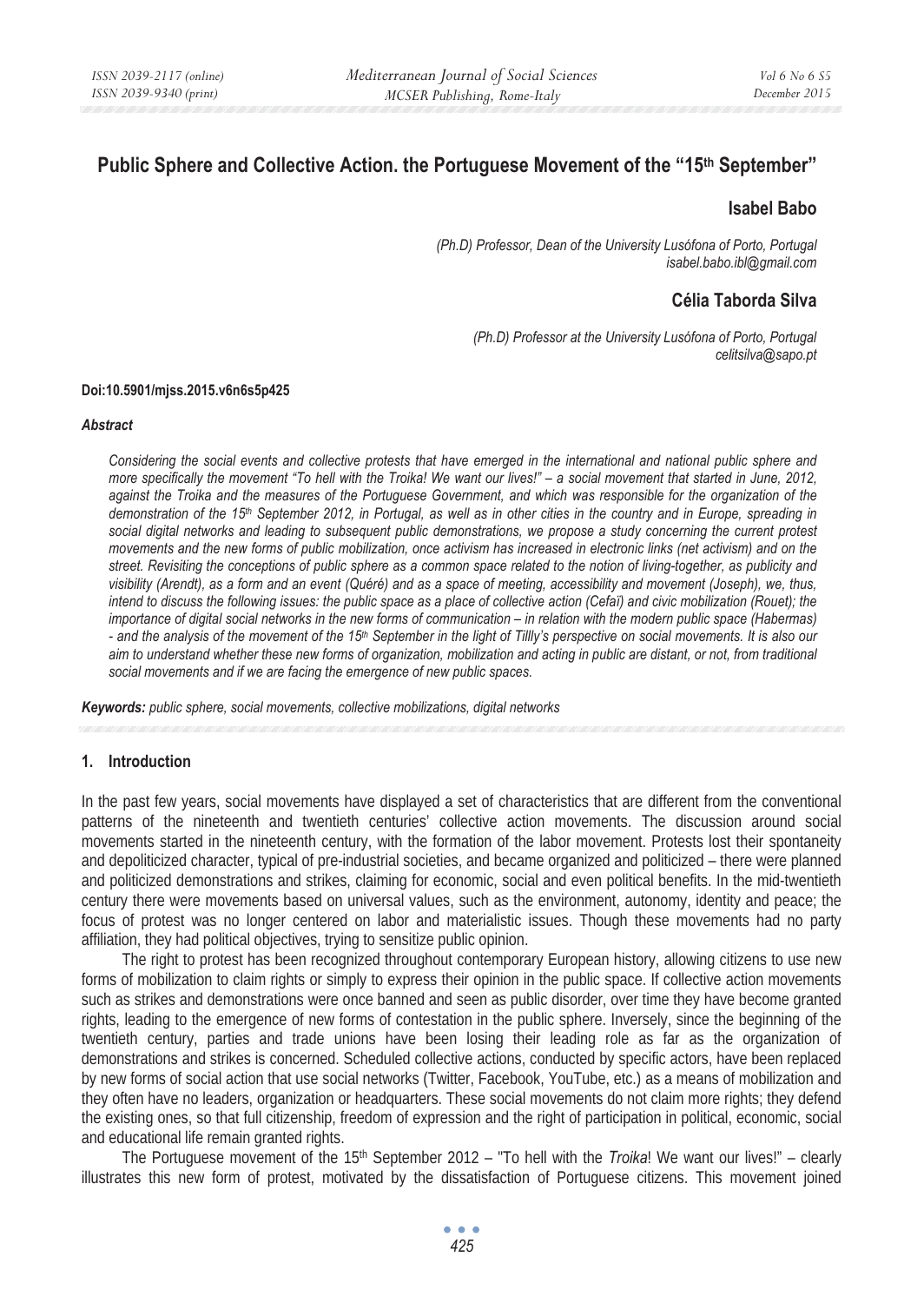thousands of people, protesting against the government's policies and claiming a new political, economic and social model. In several cities across the country, the Portuguese, as citizens, while people belonging to a community, intervened in the public sphere and expressed themselves on issues that concerned them, such as the crisis, unemployment and exploitation.

This movement has led us to reflect on the current protest movements and new forms of collective action and public mobilization, at a time when activism is done in electronic links (net activism) and on the street. We will, thus, start with the presentation of this movement, we will look at the public space as a place of collective action and civic mobilization, we will try to understand if we are facing new forms of mobilization and acting in public and whether these are distant or not from traditional social movements and, finally, we will look at the importance of social digital networks in new communication methods and new forms of activism and public protest.

### **2. The Movement "To Hell with the** *Troika***! We Want Our lives!"**

On the 15th September 2012, there was a major demonstration in Portugal. The protest occurred simultaneously in about forty Portuguese cities and also in Paris, Berlin, London, Brussels and Barcelona. This movement was organized by a group of citizens as a reaction against the crisis the country was facing as well as against the measures politicians were taking to solve it.

On the 6th April 2011, the Portuguese government, headed by the former Prime Minister José Socrates, asked for external help to solve the country's financial crisis. The failure to pay the public debt, to lower the public deficit, and the need to obtain funds to inject into public companies that were technically bankrupt led the country to sign a memorandum of understanding with the *Troika* (the International Monetary Fund, the European Central Bank and the European Commission). Since then, both the economic difficulties and political instability increased and it was necessary to carry out early elections.

In the elections of the 5<sup>th</sup> June 2011, the Socialist Party (PS) was defeated. The Social Democratic Party (PSD) won, but without a majority in parliament. The elected Prime Minister, unable to govern in such adverse circumstances, made a governance agreement with the Popular Party (CDS-PP). The new Portuguese government decided to strictly follow the terms of the bailout program defined by the *Troika*, which led to great austerity measures. The fiscal restraint led to a general increase in taxes, contradicting the electoral promises. There were cuts to social benefits, salaries, pensions, subsidies and tax benefits, and there was an increase in VAT, rising the prices both of essential and superfluous goods, and consequently causing great economic difficulties for the population.

This context of difficulties and the widespread dissatisfaction led to the creation of the platform "To Hell with the *Troika*! We want our lives!". It was a spontaneous, horizontal movement, with no political affiliation, which quickly disseminated in social networks as a movement of ordinary citizens, from distinct areas and political persuasions. Its purpose was to channel popular discontent, while organizing a major national demonstration of democratic citizenship, so that the Portuguese could protest against the severe austerity measures.

In their manifesto they claimed:

*"We must do something extraordinary. We must take the streets and squares of the cities and our fields. We must join the voices, hands… We must do something against submission and resignation, against the bottleneck of ideas, against the dying of the collective will. We must call upon the voices, arms and legs of all people who know that the present and the future are decided on the streets. (...) The sacking (loan, help, rescue, names that are given to it, depending on the lie that they want to tell us) came together with the application of devastating political measures… The austerity imposed on us destroys our dignity and our life, it does not work and destroys democracy. We must overcome the fear that has been skillfully widespread and, once and for all, realize that we have almost nothing to lose and that the day will come when we will have lost everything because we have shut up and given up. (...) They divided us to oppress us. Let us join together to free ourselves!" (queselixeaTroikablogspot.pt 15<sup>th</sup> September 2014)* 

Despite the fact that the 29 subscribers of the movement presented themselves on the internet as a group that was not organizational nor had any party affiliation, the original idea for the movement seems to have come from inside the organization "Inflexible Precarious" (IP). According to Rui Marçal, Marco Marques, Myriam Zaluar, Magda Alves and Tiago Mota Saraiva, all activists of the IP (Tiago Saraiva is also a member of the PCP), were the mentors of this movement. The plan of these activists was to "mix people with a profile of activists with anonymous activists in order to mobilize more people" (vice.com/ptauthorruimarçal - August 8, 2013). The role of these four elements was to gather people, ordinary citizens, not embedded in organizations, who shared the same goals, in order to achieve a consistent group of anonymous protesters. This initiative was carried out outside the IP and the first meeting, which occurred in mid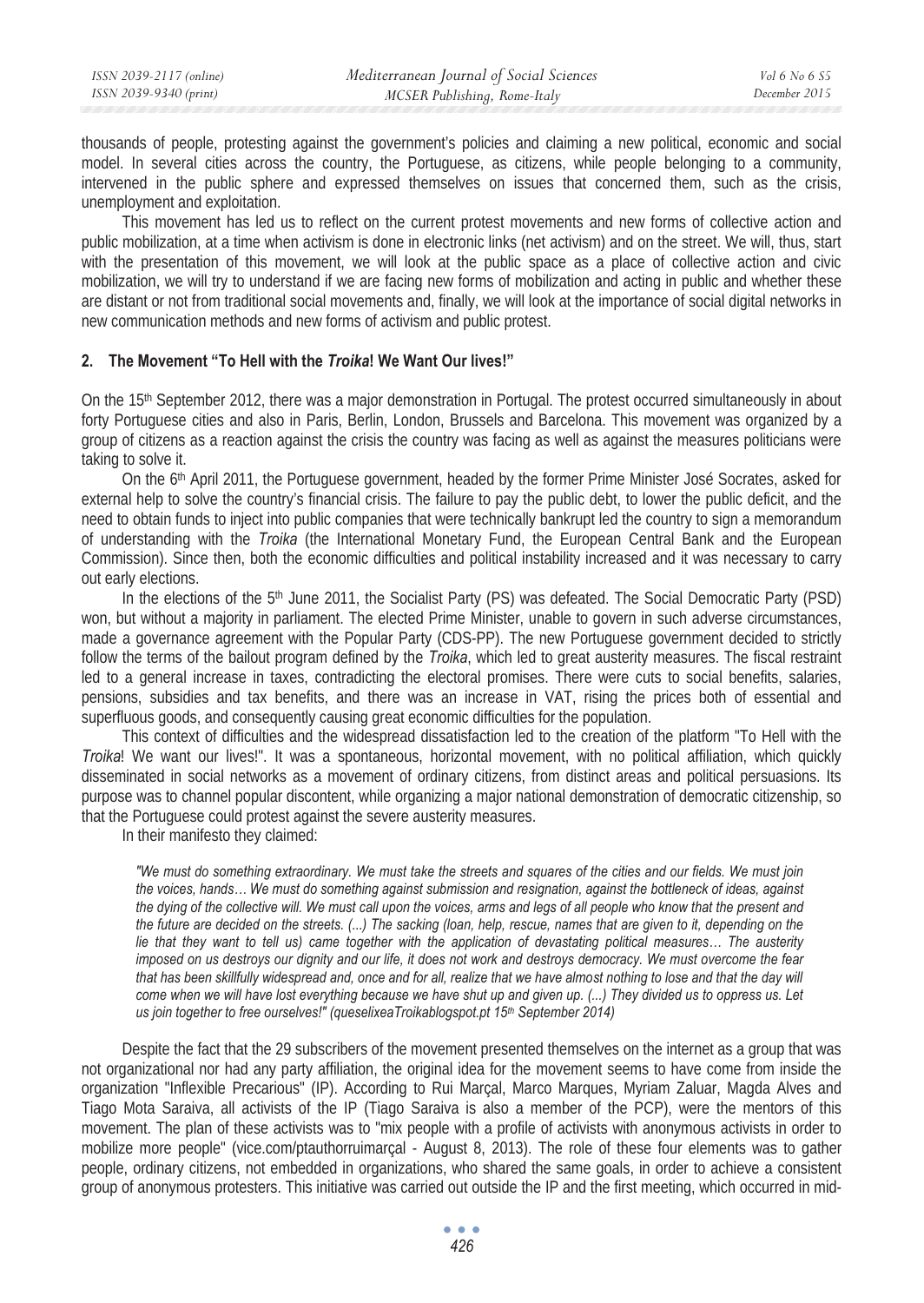June, took place at the home of one of the activists. The Prime Minister himself would give the demonstration proponents the idea that would serve as a motto to convene the protest. In July of that year (two months before the local elections), the Prime Minister used the phrase "to hell with the elections" in a speech, during a dinner of his parliamentary group (PSD) at the Assembly of the Republic. This same sentence was reused to create the slogan "To hell with the *Troika*! We want our lives!", which would turn against the government.

The group meetings were intensified and, in mid-August, João Camargo, a member of the IP and the leader of the party *Bloco de Esquerda1,* joined them to coordinate the movement (vice.com/ptauthorruimarçal). The main worry was to increase the number of subscribers and to prepare the protest, expecting the logistical support of the IP. The date for the public mobilization was set, considering the moment when "the social divide" would be at its maximum, close to the presentation of the first package of the austerity measures. This way, and according to João Camargo, a "moment of rupture" would be created (vice.com / ptauthorruimarcal). A large demonstration took place on the  $15<sup>th</sup>$  September 2012, as the group had planned. On that day, about a million Portuguese were on the streets of their cities to demonstrate themselves. It was the biggest protest that occurred in the country after the revolution of the 25<sup>th</sup> April<sup>2</sup>.

In Lisbon, more than 500 thousand people joined the movement. The concentration started at the *Praça José Fontana* and ended at the *Praça de Espanha*. There were thousands of people at the square, the music was echoing and was interrupted now and then by the speeches delivered by some of the participants. At five o'clock, the protesters followed the planned path, with their clenched fists in the air and bearing the national flag, or posters, in which one could read the phrases that expressed their emotions: "thieves"; "the people united will never be defeated"3 (*Diário de Notícias*  [DN] 15/09/2012). Along the way, they passed by iconic locations such as *Saldanha* and the *Praça da República*. The fact that the movement ended at the *Praça de Espanha* was not occasional. Besides being an area with considerable dimensions, allowing to safely accommodate the many people who were there, therein lies the official residence of the Spanish ambassador, the country where protests against austerity would occur synchronously. On the 12<sup>th</sup>, in the text with the itinerary that had been published on Facebook, the group had referred to that they wanted the movement to be an "Iberian protest". In the city of Porto, the *Avenida dos Aliados* was also full of people who shouted slogans against austerity. In other adhering cities, the scenery and action were identical.

At a press conference in Porto, on the same day of the demonstration and just before the protests, the organizers reinforced the fact that the movement was spontaneous and nonpartisan. João Lima, one of the demonstration subscribers, stated that they did not want a protest with protagonists of political parties, trade unions or other organizations. The goal was to unite the Portuguese so that they would say "Stop!" to the austerity measures announced by the Prime Minister (*Jornal de Notícias* [JN] 15/09/2012). These people believed that the political inflexibility was "sinking" the country and that other measures should be taken. Therefore, they proposed solutions such as:

*The renegotiation of the Portuguese debt, the negotiation between the Government and the oil companies for dropping the prices to stimulate the economy and ease the wallet of the population, increasing the rigor in terms of public asset management. (JN, 15/09/2012 ).* 

The indignation of about one million people was not totally ignored by the Government. The contribution to social security<sup>4</sup>, one of the most controversial measures of the executive, turned out to be reviewed.

The movement did not end with this demonstration of the 15<sup>th</sup> September 2012. In 2013, there were two other major demonstrations: one on the 2nd March, under the motto: "To hell with the *Troika*! – the people have the power"5; the other on the 26th October "To hell with the *Troika*! – there are no dead ends". The repertoire of social criticism intensified, as well as the demands for the solution of the economic and social problems.

This movement has raised many issues, namely the perception that if we are facing new ways of mobilization and acting in public, we must consider the repercussions these will have in the context of the contemporary public space.

### **3. Public Space, Collective Action and Civic Mobilizations**

In modernity, the public space was understood as a place of communication, discussion, a place of dissemination in the

*<sup>1</sup> Left-wing political party, founded in Portugal, in 2000, by the merger of some political parties and other movements.*

<sup>&</sup>lt;sup>2</sup> The Portuguese revolution of the 25th April 1974 marked the end of the fascist regime and the establishment of democracy in the country.<br><sup>3</sup> A slogan that marked the period around the 25th April revolution.

*<sup>4</sup> It is a body set up by the Portuguese State that is constituted by the Providential System and the System for the Social Protection and Citizenship.* 

*<sup>5</sup> This slogan also marked the period around the 25th April revolution.*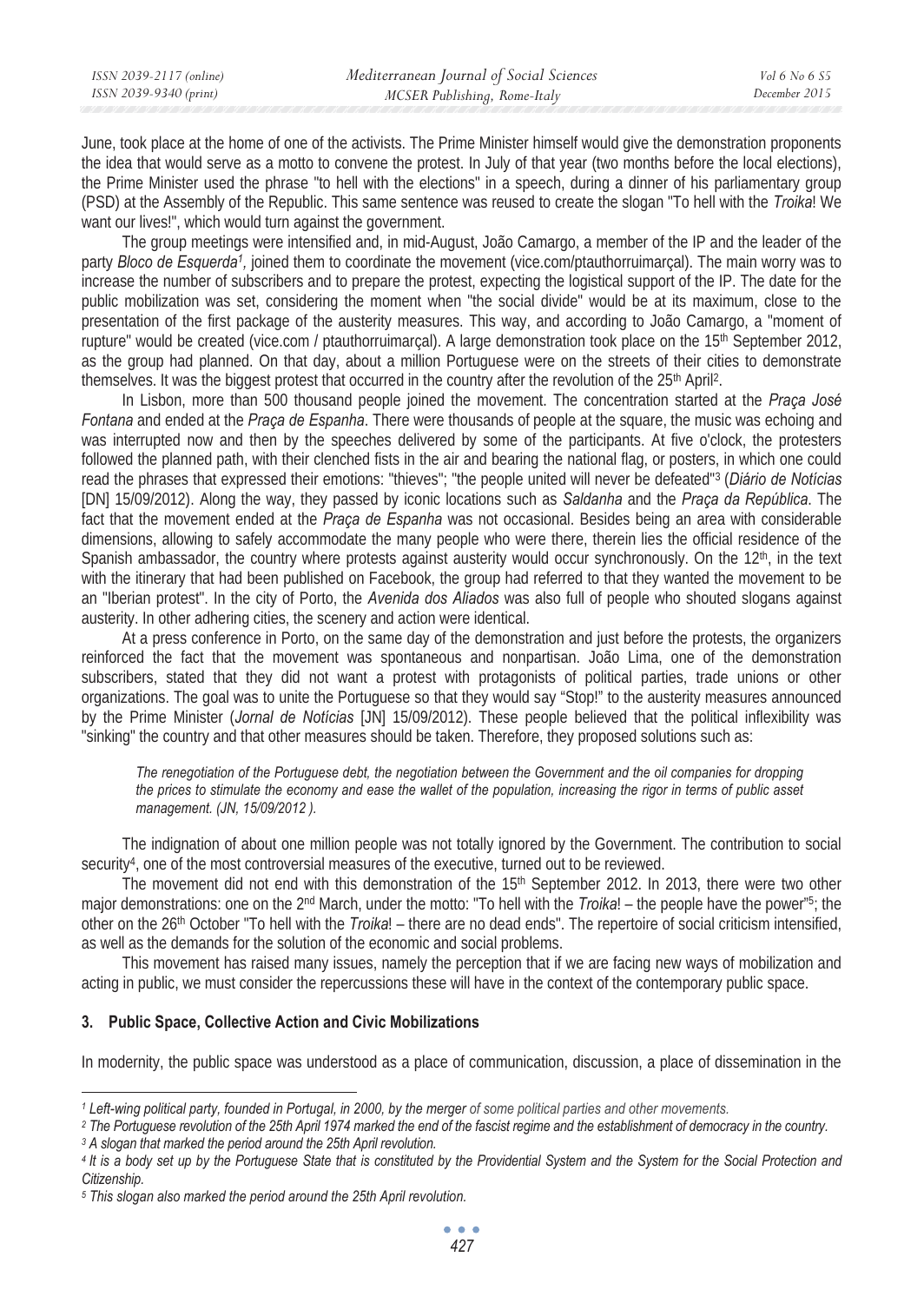sense of *making public*. According to Habermas (1962), practical, moral and political issues are discussed in the public space, according to a communicative rationality, aiming at a mutual understanding; the public discussion follows the *principle of publicity*, which is a normative principle. It is in the public space that the democratic communication, the public opinion and the collective will are formed.

With the invasion of the modern public space by the mass media (press, radio, television), mass culture and cultural industries, the public space has expanded and has become democratized and massified. This resulted in a degradation of the debate and discussion of ideas in public places, as Habermas argued (1962); nevertheless, the forms of the *public* have been reactivated through collective and civic mobilizations, movements and forms of association (feminism, environmentalism, or gay, students, counter culture, and alternative movements, etc.) that occurred during the twentieth century and have marked the first decades of the twenty-first century. The public space has been multiplied or fragmented in plural public spaces, especially since the 90s, partly because of the new communication and information technologies. Habermas (1992) argues that the unitary and deliberative figure of the modern public space has been replaced by a fragile network of plural and unfinished public spaces, with permeating borders, places of discursive production of meanings, identities, productions and dissemination of convictions and ideas.

This network of public spheres may also be analyzed through the prism of contemporary historiography (Fraser, 2003), with its critique of the bourgeois model for the modern public space, considering that it is based on exclusions (of gender, or in training processes of social classes). Contemporary historiography understands that there are competing public spaces, non-liberal and non-bourgeois, alternative public spaces that are propitious to the plural and heterogeneous publics or "counter-publics", which have challenged the norms of the bourgeois public space, developing new lifestyles and political behaviors and new forms of public discussion.

Considering the 15<sup>th</sup> September movement, we believe that the current fragmentation of the public space coexists, almost paradoxically, with mobilizations that occur at an international level, and that may reach planetary proportions, displaying diversity and heterogeneity in terms of actors and publics. Therefore, it becomes relevant to understand whether the creation of a collective action of protest around a problematic situation was at the origin of this movement, establishing a public space that is not only global or universal<sup>6</sup>, but unique and diverse at the same time, with new forms of collective mobilization and acting in public. It is, thus, important to analyze the notion of collective action.

Collective action can be understood as the set of coordinated conducts of a group in order to achieve common interests. Its collective nature results from the fact that it is developed by collective actors that are the subject of such actions (associations, trade unions, committees of citizens, opinion movements, fans of sports clubs, strikers…). In the scope of the analysis of the construction of public problems, Gusfield (1981) considers that the collective action is a way to treat, solve or modify problematic situations, and that the public action is one of its modalities. Public action is the collective action of public powers, institutions or social movements that is developed in public arenas (publicizing places of events or problems: the media, the courts, etc.) or in public scenes (places of visibility and exercise of public action by collective actors – citizens, associations, institutions, commissions, etc.) in response to problematic situations. In that sense, certain problems, in terms of their construction as public problems (Gusfield, 1981), follow the mobilization and participation in public actions (demonstrations, strikes, petitions, vigils, etc.) or the social movements. This is the case of the movement "To hell with the *Troika*!" that comes as a response to determined social and political issues, which have created a certain problematic situation and a field of collective action and public mobilization, fostered by a common interest - the Portuguese government's austerity policy - which, and as we have seen, has lasted in time.

*The demonstration "To hell with the Troika! We want our lives!" aims to lead the Portuguese to say "Stop!" to the "the austerity measures announced by the Prime Minister" (JN, 15/09/2012);* 

*The signatories of the protest have said that today's event aims to be the" beginning of a peaceful popular uprising*  against the "criminal and the sacking" policies and an opportunity for everyone to say "Stop!" (DN, 15/09 / 2012); *The demonstration ("To hell with the Troika! There are no dead ends!", of the 26th October 2013, which preceded the approval of the state budget] intends to demonstrate, "once more" that the Portuguese "do not agree with the intervention of the Troika, with the measures adopted by the Government and the State Budget for 2014", as referred to by Joana Campos, one of the promoters of the protest, to Lusa Agency (RENAISSANCE online 26/10/2013 9:53).* 

Sharing this interest, which won intelligibility and visibility with the manifesto "To hell with the *Troika*! We want our lives!", the subscribers and people who protested on the streets for the first time7, together with other people with

<sup>&</sup>lt;sup>6</sup> Habermas, who considers modernity as an unfinished project, argues that plural public spaces refer to a universal public space.<br>7 "We have received many contacts of people saying that it is the first time they attend a

*<sup>(</sup>PÚBLICO, 15/09/2012 ).*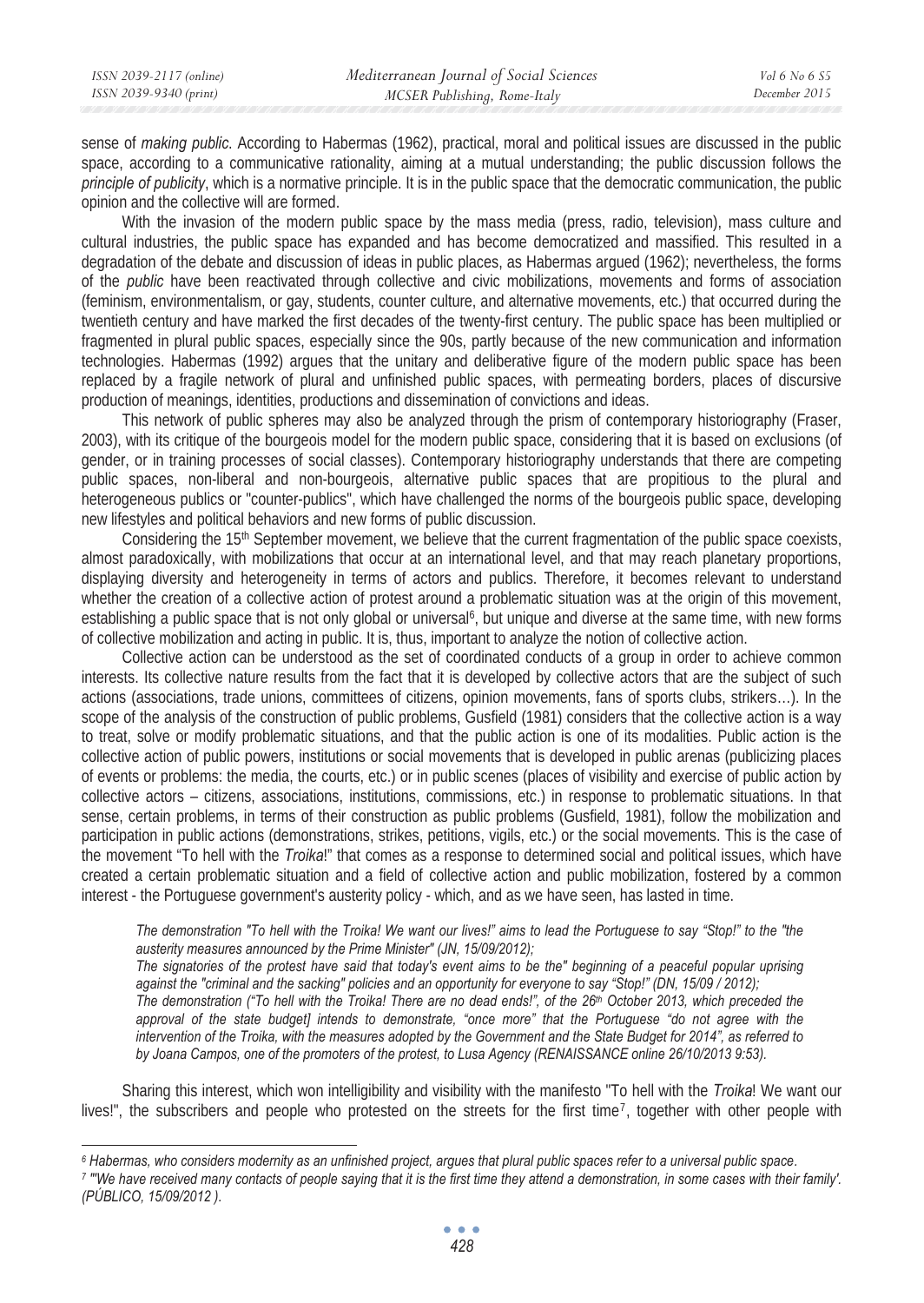affiliation to political parties and trade unions (like the CGTP), social actors and diverse publics, of different ages and social political and cultural backgrounds, demonstrated as a unified group. Actually, the organizers of the movement insisted in clarifying that the mobilization was not linked to organizations and that there was plurality and heterogeneity in terms of participation.

However, there was the creation of a "common space", which is a condition of the public, according to Hannah Arendt (*The condition of modern man*, 1958). That is, the common space of "living together", according to the author, is the sensitive medium and the space of visibility where the actions and words, the agents and the events accede to their existence, acquire the traits that identify them and open themselves to public judgment. The public domain is, thus, the place of what is "common", of what appears and is visible; as Arendt proclaimed, it is the place where everything should appear because "being and appearing coincide" (1988: 89) . The public space is a "public scene of apparition", where things are seen and heard, it is the space where everything "appears in public and can be seen and heard by everyone".

The demonstration involves the act of becoming public; it involves visibility and publicity. From the moment it started, the movement "To hell with the *Troika*!" had huge visibility and publicity due to the unusually high number of participants, to the new technological mediations, which were used in the mobilization of the actors, and to the traditional media (press, radio and television), which reported the news.

On the other hand, the category of visibility in the urban public space is bound to interactions and interpersonal relationships, as rituals and topological realities. As Isaac Joseph (1995, 1999) sees it, the urban public space has structural characteristics of mobility, accessibility and impersonality, and the mobility and visibility exist in the spaces that are accessible to anyone (street, park, railway station, shopping arcade, market, etc.).

Public spaces are subject to experience, representation and action regimens; they are places of physical copresence, mutual visibility ("visibility arrangements"), meetings, circulation, communication, language, vision, observation and perception. Joseph argues that the urban culture is a dramatic culture, in which the scenographic dimension of the urban spaces is important (1999: 24). As in other public mobilizations, these were characteristics which marked the demonstrations of the 15th September: streets and squares were occupied by bodies, movements, displacements, "visibility arrangements", languages, rituals, staging; people were there to be seen and heard.

The essence of the events and of what is lived in the public space is emphasized with the demonstrations, and it is in the public space that the configuration of the actions takes place, acquiring form and meaning. Quéré (1995) refers to the public space as "form and event," or "*mise-en-forme*", "*mise-en-sens*" and "*mise-en-scène*" of the social. To that extent, we may consider that it is in the public space that the civic mobilizations and demonstrations emerge, acquiring repertoires of action and discourse. However, we must understand whether these new forms of mobilization and acting in public are distant, or not, from the traditional social movements.

## **The 15th 4. September 2012: a Social Movement or a New Way of Mobilization and Acting in Public?**

During the twentieth century there were different theories related to social movements, in which the analysis of collective action was polarized around the classic paradigms of the Chicago School, the theory of Resource Mobilization and the theories of the New Social Movements (Gohn, 1997).

Charles Tilly (1981) assumed that social movements require historical understanding and tried to interpret them within the convergence between sociology and history, following Braudel's concept of "*longue durée*", to capture their permanence or change, immobility or innovation. His diachronic study of these phenomena, since 1750, led him to introduce the concept of "contention repertoire" (1977). According to Tilly, a "repertoire" is a "set of forms of action" (Tilly, 1978: 156); each epoch has its own structures of mobilization and action, often forged from the oldest actions (1995: 27- 28), and the modification of political and social structures results in a change of the "repertoire" (Tilly, 1995: 35).

First we must reflect on the concept of movement. Tilly argued that a social movement was associated with the collective action process of a particular social group and the way this same group, through public demonstrations, acquired consciousness and power (Tilly, 1978); hence the relation of the concept to the industrial society of the West and the rise of the labor movement (it was organized, it had a program and a context). However, Eric Hobsbawm (1978) showed that there were pre-industrial social movements, which he designated as "archaic" or "primitive" movements, because they were spontaneous, sporadic, localized and apolitical<sup>8</sup>. These forms of action were limited to the constraints of the historical moment. There were changes in the forms of collective action, but only in the nineteenth century, with the great economic and social changes that occurred during the industrialization.

Due to these permanent mutations and proliferation of collective actions in the turn of the twentieth century to the

*<sup>8</sup> We also find "pre-industrial" movements in Portugal in the nineteenth century. (Silva, 2013).*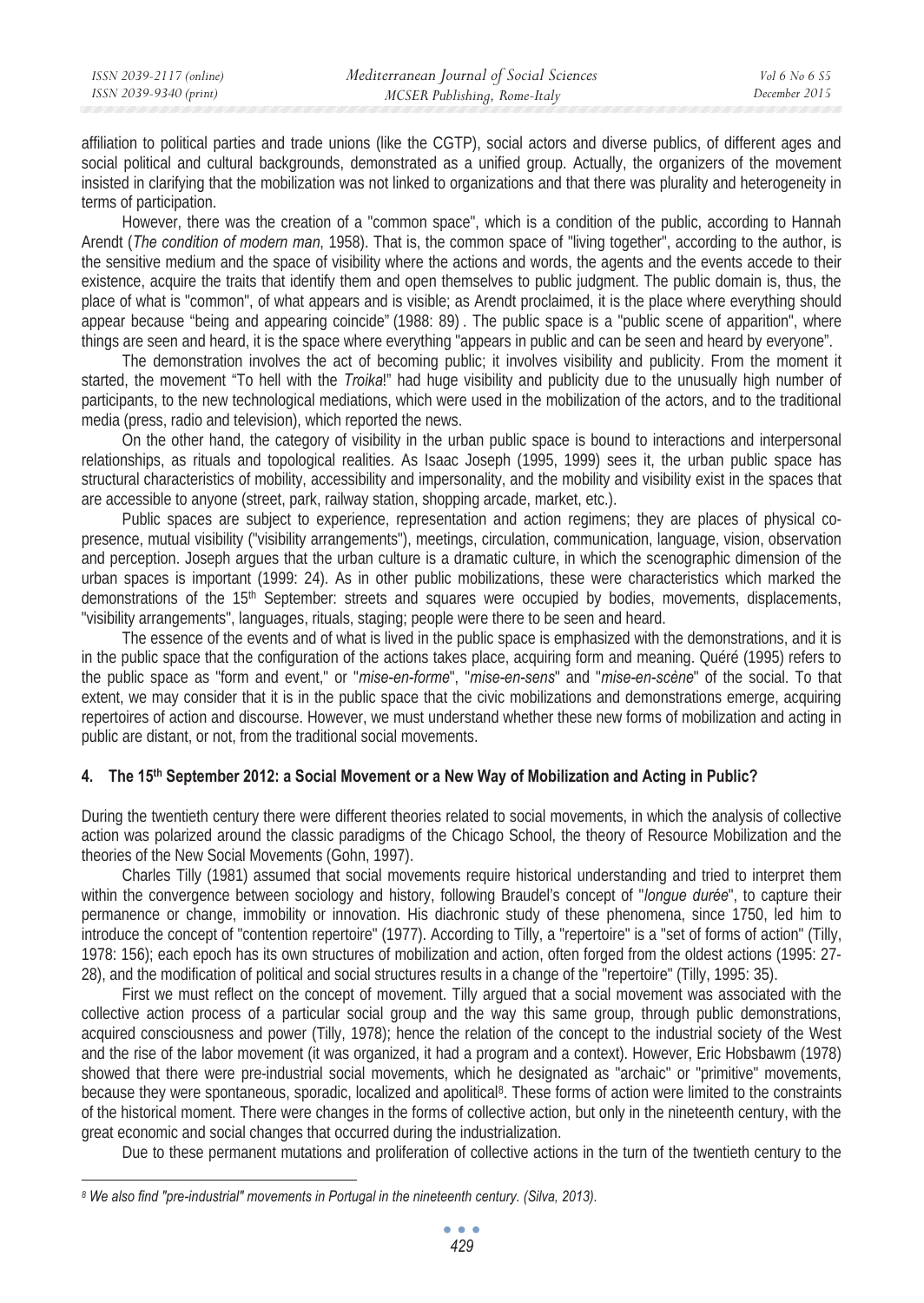twenty-first century, Tilly considered it necessary to clarify that not every collective action corresponds to a social movement. The social movement is a kind of protest that goes beyond the mere occasional protest. Thus, in his work *Social Movements: 1768 - 2004*, he concluded that only a movement that displays a combination of certain elements, which result in a certain "formula", can be considered a social movement.

This formula combines three elements: 1) Campaigns, collective claims directed to target authorities; 2) Repertoires of action, which include a set of claiming performances such as demonstrations, public meetings, marches, petitions, statements to the media, etc.; 3) Demonstrations of WUNC (worthiness, unity, numbers, and commitment), that is, concerted public representations to demonstrate respectability, unity, numbers and commitment on the part of the elements of the movement, members and/or followers of the cause in question.

Does the 15<sup>th</sup> September movement display the elements that constitute a social movement? The "campaign" presupposes everything that precedes the action, which allows to sustain the motivations of the movement, giving it consistency. Within this context, we must consider all mobilization actions of the group responsible for the manifesto against the *Troika*, which circulated in social networks, as well as in traditional media, through the interviews of the movement subscribers. The protest had a very specific goal: to end the austerity that the government had imposed on the Portuguese people, by accepting the presence of a supranational entity - the *Troika*. All actions of this campaign eventually establish a relationship between the group of proponents, the group of demonstrators and the government, which resulted in the acceptance of the demands of the protest – the review of the single social tax.

Regarding the "repertoire", or action strategies, there were public meetings, demonstrations, and statements to the media. The movement did not end on the 15<sup>th</sup> September; other events were held throughout the year 2013, including participations in other events organized at national and international levels, which shows that there were claiming performances within the movement "To hell with the *Troika*". As for the "demonstration" WUNC, the respectability of the actors was ensured by the heterogeneity of the people who participated in the movement, in terms of age, social class and ideology, showing intergenerational and motivational cohesion. In addition, there were nonpartisan subscribers with recognized public merit, as the composer António Pinho Vargas or the actress San José Lapa. There was an impressive number of protesters. One million people on the streets can only mean unity and identification with a cause. The commitment was certified in subsequent actions. On the  $13<sup>th</sup>$  October 2012, promoters and demonstrators of the  $15<sup>th</sup>$ September movement integrated the international protest *Global Noise*. In 2013, they promoted two major demonstrations, one on the 2<sup>nd</sup> March and another one on the 26<sup>th</sup> October, they attended the trade union (CGTP) demonstration on the 4th July, they organized small actions, such as the protest at the residence of the Prime Minister and boycotts during official government acts, singing emblematic songs of the 1974 revolution, which shows a continuity plan and the responsibility of the activists.

It seems that the movement "To hell with the *Troika*" gathers all elements of Tilly's formula and also what Tarow (1998) and then Tilly (2004) named as modular character. The adoption of strategies and the innovation and the sharing elements that were seen in other movements and contexts were transposed into the Portuguese reality, with no loss in terms of national uniqueness.

This movement was similar to other international movements, sharing the same type of innovations, including network mobilization, horizontal organization and the role of the "collective". However, these features that correspond to new forms of mobilization and acting in public can also constitute an obstacle in terms of the effectiveness of the social movements themselves. Cefaï (2005: 135) argues that the coordination between these different "collectives" is problematic. He considers that as they are very heterogeneous in their forms and resources, organizations, strategies and ideas, they are also too disperse to maintain a focused goal and countervailing centers, and they often do not have other ambition than to inform, report and claim. According to Gohn (2014: 13), the "collectives" are based on various sources, depending on the group they belong to, and therefore there is not an ideological or utopian hegemony, they are motivated by a sense of dissatisfaction, disenchantment and indignation against the economic and political context.

We can conclude that the movement of the 15<sup>th</sup> September maintains some characteristics of former social movements, but it also incorporates new "repertoires", considering the form of mobilization and collective action, and is fostered by the will to change<sup>9</sup>. We must recognize the importance of social digital networks in the new communication methods and new forms of activism and public protest, both in the case of the 15<sup>th</sup> September movement and in other civic mobilizations of the twenty-first century. The new technological mediations widened the dimensions of visibility and communication.

*<sup>9</sup> As Gusfield mentioned, (1994: 108) social movements "more or less deliberately, try to produce changes in political or institutional aspects of society. On the other hand, they are signs that indicate that an aspect of the social life is being analyzed and that there are other alternatives".*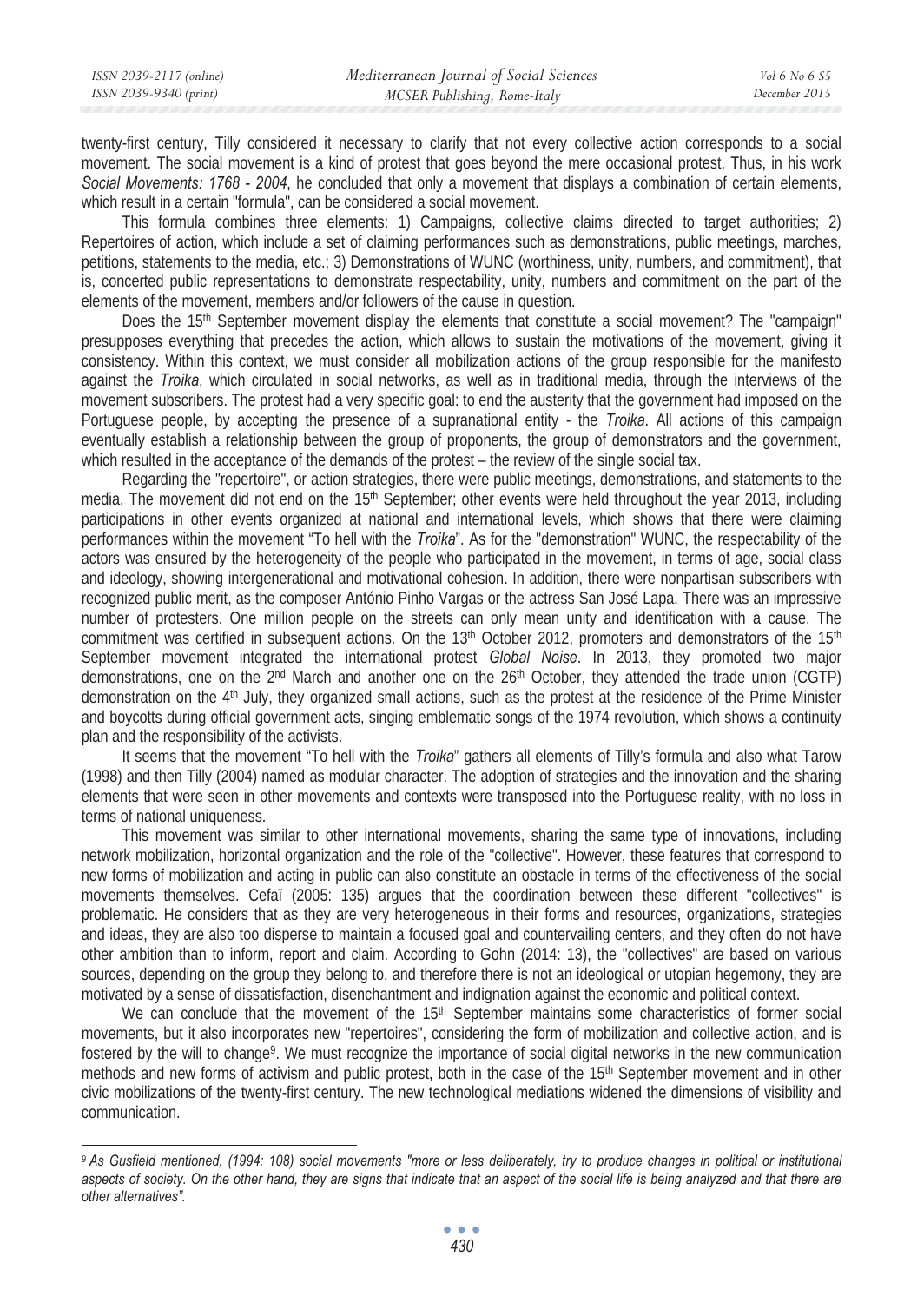### **5. Social Networks and New Ways of Activism and Public Protest**

With the new social digital media, there is a multiplication of mediated contacts and the connections intervene as elements of immediacy, expansion and unlimited diffusion. The public sphere is pierced by technological mediations and becomes a borderless networking space, considered as a "space of flux" (Castells, 1999), despacialized, deterritorialized, fluctuating, "suspended", "out of soil "(Paquot, 2009: 106), anchored in speed and time (Virilio, 1988, 2004). "It's time warns Paquot – that now ensures the 'public' the quality of this 'space' of virtual democracy" (idem, ibidem). On the Internet there are different relations in terms of space and time. There is simultaneity, immediacy and real-time communication that blurs the distances and simulates proximity.

On the Internet and other mobile connection devices (tablets, smartphones, notebooks etc.), the possibilities of expression and exposure of words and images, mobilization, dissemination of messages and adhesion have expanded almost limitlessly and are used for new civic mobilizations of protest. These can be initiated online, be extended to any other territory, go to the street with direct transmission of images, sounds and speeches, and be reported in real time. That is what happened on the 15<sup>th</sup> September:

*"Today, the slogan was not to stay at home. The protest that happened around the country, which has spread to other parts of the world, was convened on Facebook and on Blogger under the motto "Demonstration: To hell with the Troika! We want our lives!"* 

*'Fotos da Manif' was the Facebook page that was set up for the protesters, on the spot, to send their photos to. The photos are immediately posted and Negócios Online has compiled some of the many images that have been and are still being sent. (...)* 

*On the wall of the same Facebook page, the German Kabelbrand Höllenfeuer, while sending photos, wrote, around 11 p.m.:. "Hello. We (international people worldwide) held a solidarity action today in Berlin, opposite the Embassy of Portugal to support the resistance movement in Portugal." (15th September 2012, 20:11, Jornal de Negócios Online | negocios@negocios.pt; www.jornaldenegocios.pt/.../fotogaleria\_manifestaccedilatildeo\_de\_15\_d).* 

The call for the demonstration of the 15<sup>th</sup> September started in the social networks, with citizens/users inciting the mobilization in Lisbon, and immediately spread to other parts of the country, as well as it echoed in European cities and in Brazil. The media that were used and the terms of the mobilization changed.

With the net activism, which is based on a new type of action in connected digital networks (Di Felice, 2012), according to a new kind of reticular sociability that develops in social networks, there is the absence of leaders and structured social organizations to convene and coordinate the protest. But it is also the logic of the event which changes, in that the bodies, faces, spaces, words and gestures are transported to the digital platforms in real time, in the dynamics and instant of their occurrence, acquiring visibility and unlimited advertising.

Actors/users, devices, technologies, networks, databases are involved in these mobilizations, providing new ways of inhabiting the urban spaces. The *e-metropolis* ("*metrópoleletrônica*", Di Felice, 2012) is, according to the author, a meta-geographical space, livable through continuous informative and perceptive displacements, thanks to electrical circuits of networks and communicative fluxes, creating new forms of citizenship and new informative forms of appropriation, use and displacement. With the new technologies and social networks, new communication settings of sociability and collective action emerge, and each is required to maintain different roles: user, viewer, producer and receiver. Within this framework, the procedures for public mobilization are diverse, in the sense that any person may organize or join any petition or manifest online, mobilize or be mobilized to participate in a demonstration, create a solidarity action anywhere, send and receive messages and images.

### **6. Final Considerations**

The dissemination of information and communication technologies, social networks and the emergence of transnational protest phenomena associated with the economic and financial crisis, globalization and multiculturalism have resulted in the emergence of new political practices of participation and mobilization, such as the events of 2011 – the largest spontaneous demonstration not linked to political parties called *Geração à Rasca*<sup>10</sup>*,* the 2011 protests in Spain, named by the Spanish media *Movimiento 15-M* – the *Indignados*, which took place in some European capitals, and the movement Occupy Wall Street. With the use of social media, new forms of occupation of public spaces are established to protest

<sup>&</sup>lt;sup>10</sup> Geração à Rasca was the name given to a series of demonstrations that occurred in Portugal and other countries, on the 12<sup>th</sup> March *2011.*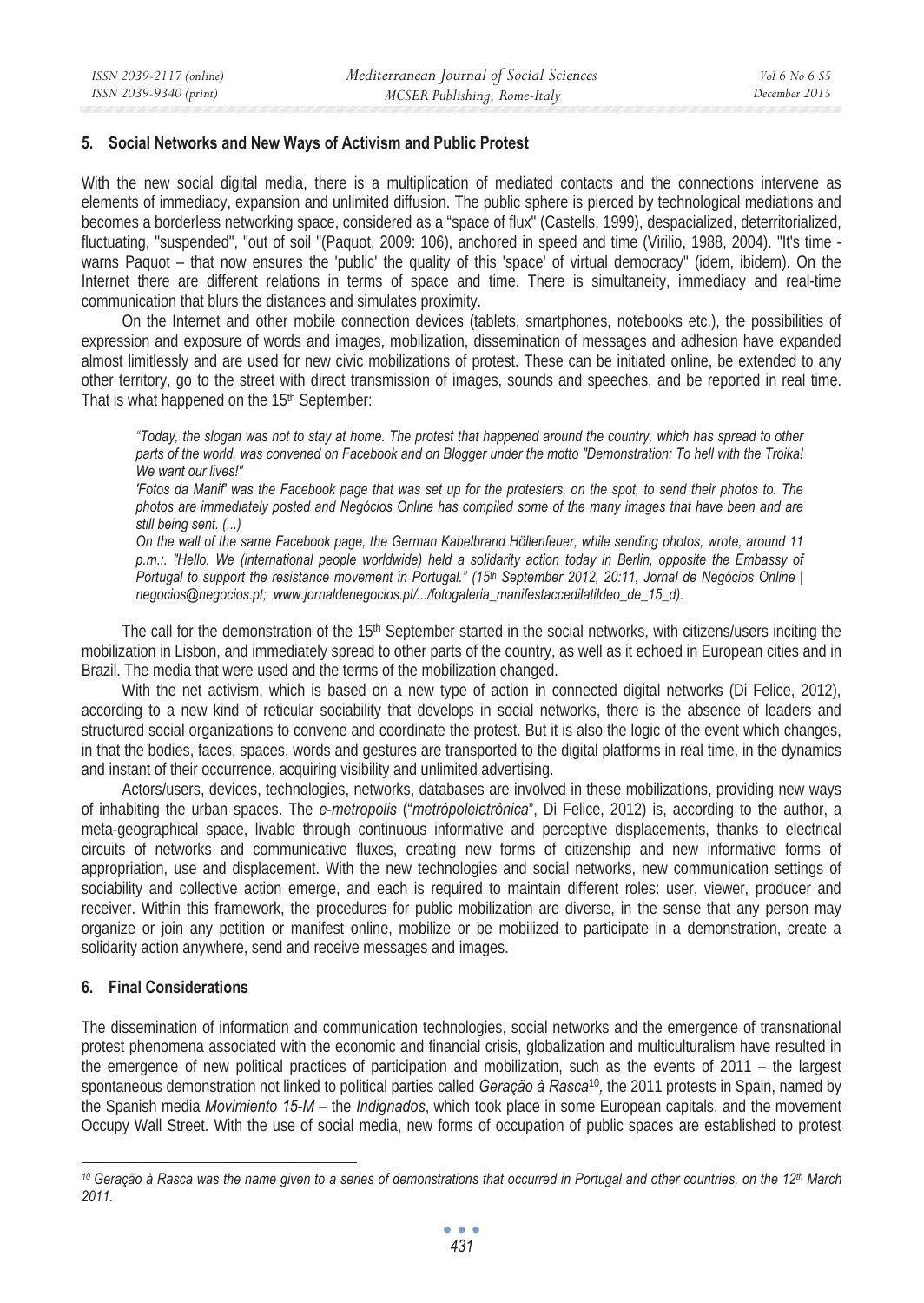against the absence of public and political rights or against economic and social inequalities (Tahrir Square, Gezi Park, Occupy Wall Street, Puerta del Sol, etc.).

Current social movements or civic mobilizations, in response to political, economic and social contexts, in which they are triggered, have incorporated new performances of operation, without losing characteristics of former movements, and have introduced various forms of interaction and communication devices, technologies and networks. Social actors and citizens have realized that democratic citizenship is not limited to the liberal view of political rights and representative democracy and have used the right to protest both online and on the street, as a way of civic participation and political claim.

In short, the economic crisis and the political institutions' legitimacy, the dissatisfaction with the austerity measures and the concern for the future have been the source of the mobilizations, and the centers of protest have been the same of the past, the squares and streets, the traditional places of solidarity and public expression. We can consider that the movement of the 15<sup>th</sup> September represents the current trends of the international protest against the harmful policies, organized by ordinary citizens who develop interactions and online protest actions and on the street. This means that even in the digital age, the protest and the collective action remain linked to the public sphere and the streets (the movements above mentioned gained visibility on the streets), but with the support of new technologies of communication and information. These movements are characterized by the use of technological mediations and net activism and, at the same time, they keep the usual scenic dimension of physical co-presence and collective action of the street protests.

### **References**

Arendt, H. (1983). *La condition de l'homme moderne*, Paris : Calmann-Levy. (Obra originalmente publicada em 1958).

- Babo, I. (2011). Análise de leituras públicas do papel das redes digitais nas manifestações na Tunísia e no Egito em 2010-11. Atas do VII Congresso SOPCOM, (pp. 3678-3692).
- Babo, I. (2013). As manifestações na Tunísia e no Egipto em 2010-11. A semântica dos acontecimentos nos media e o papel das redes digitais. *Análise Social*, XLVIII, 209, (4.º), 792-809.
- Castells, M. (1999). *A Era da Informação: Economia, Sociedade e Cultura A Sociedade em Rede*. São Paulo: Paz e Terra.
- Chanial, P. (1992). Espaces publics, sciences sociales et démocratie, *Quaderni*, 18, 63-74.
- Cefaï, D. (2005). Os novos movimentos de protesto em França. A articulação de novas arenas públicas. *Revista Crítica de Ciências Sociais*, 72, 129-160.
- Cefaï, D. (2007). *Pourquoi se mobilise-t-on? Les théories de l'action collective*. Paris : La Découverte.
- Felice, M. Di (2012). *Paisagens pós-urbanas*. Lisboa: Vega.
- Fraser, N. (2003). Repenser l'espace public. In E. Renault e Y. Sintomer (Dir.), *Où en est la théorie critique?* (pp. 103-134). Paris: La Découverte.
- Gusfield, J. (1981). *The culture of public problems : drinking-driving and the symbolic order.* Chicago: Un. of Chicago Press.
- Gusfield, J. (1994). La reflexividad de los movimientos sociales: revisión de las teorías sobre la sociedad de masas y el comportamiento colectivo. In E. Larana & J. Gusfield, (Orgs.), *Los nuevos movimientos sociales. De la ideologia a la identidad* (pp. 93-117). Madrid: CIS.
- Habermas, J. (1986). *L'Espace Public*. *Archéologie de la Publicité comme dimension constitutive de la société bourgeoise* (Hermann Luchterhand Verlag Trad.). Paris: Payot. (Obra originalmente publicada em 1962).
- Habermas, J. (1992). L'espace public, 30 ans après. *Quaderni*, 18, 161-191.
- Hobsbawm, E. (1978). *Rebeldes Primitivos*. (2ª ed.). Rio de Janeiro: Zahar Editores.
- Gohn, M. G. (1997). *Teoria dos Movimentos Sociais: paradigmas clássicos e contemporâneos*. São Paulo: Loyola.
- Gohn, M. G. (2014). *Manifestações de Junho de 2013 no Brasil e praças dos Indignados no Mundo*. Pétropolis: Vozes.
- Joseph, I. (Ed.) (1995). *Prendre Place. Espace public et culture dramatique.* Paris, Éditions Recherches.
- Joseph, I. (Ed.) (1999). Paisagens urbanas, coisas públicas. *Caderno CRH*, nº30//31, 11-40.
- Koleva, S. (2013). Espace urbain et action citoyenne: rapports à géométrie variable. In G. Rouet, (Dir.), *Mobilisations citoyennes dans l'espace public* (pp. 17-29). Paris: L'Harmattan.
- Neveu, E. (1999). Médias, mouvements sociaux, espaces publics., *Réseaux*, 98, 17-84.
- Paquot, T. (2009). *L'espace public*. Paris: La Découverte.
- Quéré, L. (1995). L'espace public comme forme et comme événement. In I. Joseph (Ed.), *Prendre Place. Espace public et culture dramatique* (pp. 93-110). Paris: Éditions Recherches.
- Renault, E. e Sintomer, Y. (Dir.) (2003). *Où en est la théorie critique?* Paris: La Découverte.
- Rouet, G. (Dir.) (2013). *Mobilisations citoyennes dans l'espace public*. Paris: L'Harmattan.
- Silva, C. T. (2013). Popular protest in Portugal: The Douro region in first half of nineteenth century. *Academic Journal of Interdisciplinary Studies*. Vol.2, nº8, 91-98.
- Tarrow, S. (1998). *Power in Movement: Social Movements and Contentious Politics.* Cambridge: Cambridge University Press.
- Tassin, É. (1992). Espace commun ou espace public? L'antagonisme de la communauté et de la publicité., *Hermès,* 10, 23-37.
- Tassin, É. (1995). La visibilité de l'action politique. In I. Joseph (Ed.), *Prendre Place. Espace public et culture dramatique* (pp.79-92).